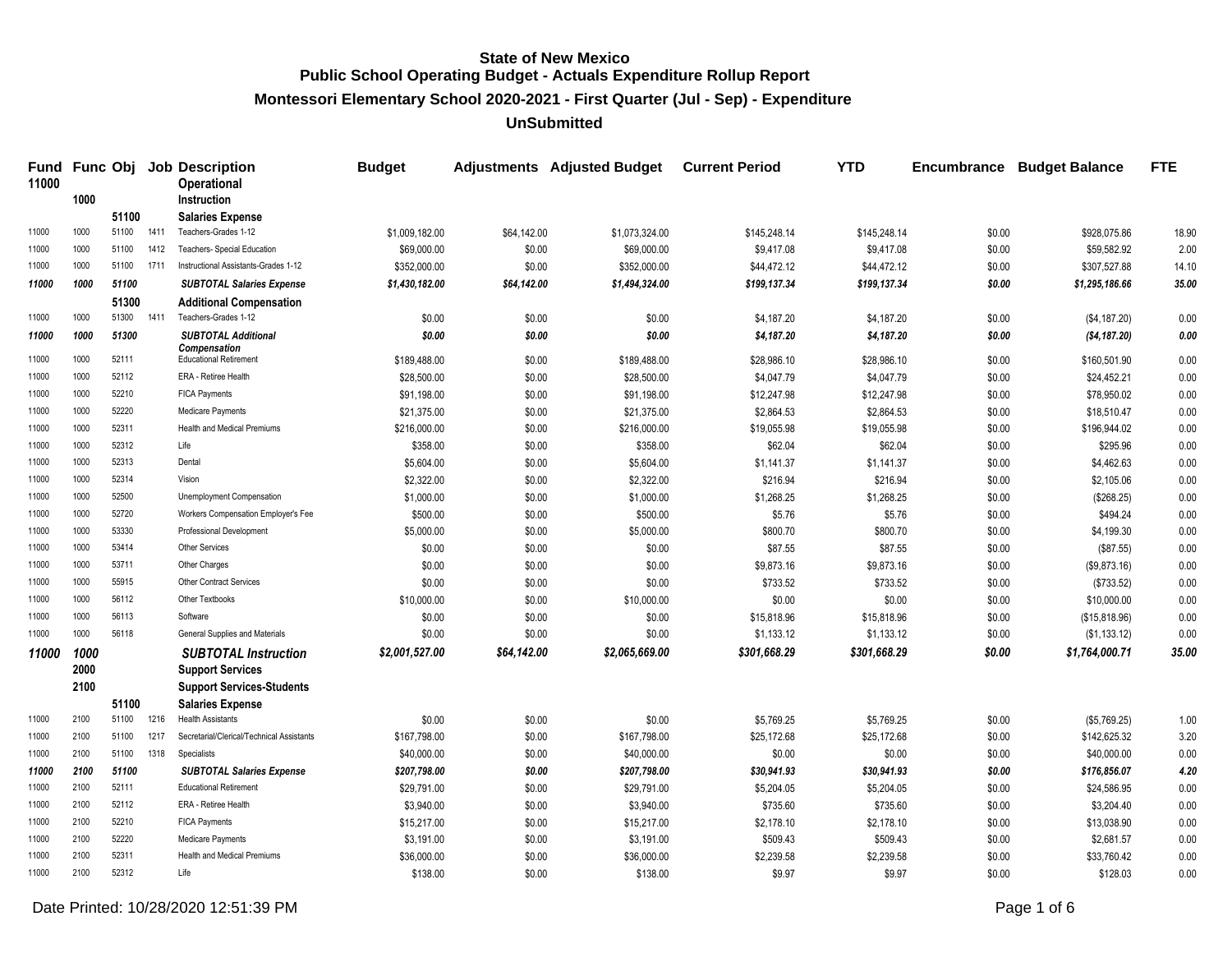**Montessori Elementary School 2020-2021 - First Quarter (Jul - Sep) - Expenditure**

### **UnSubmitted**

| Fund  |              | <b>Func Obj</b> |      | <b>Job Description</b>                                                                          | <b>Budget</b> |        | <b>Adjustments</b> Adjusted Budget | <b>Current Period</b> | <b>YTD</b>  |        | <b>Encumbrance Budget Balance</b> | <b>FTE</b> |
|-------|--------------|-----------------|------|-------------------------------------------------------------------------------------------------|---------------|--------|------------------------------------|-----------------------|-------------|--------|-----------------------------------|------------|
| 11000 | 2100         | 52313           |      | Dental                                                                                          | \$904.00      | \$0.00 | \$904.00                           | \$371.52              | \$371.52    | \$0.00 | \$532.48                          | 0.00       |
| 11000 | 2100         | 52314           |      | Vision                                                                                          | \$310.00      | \$0.00 | \$310.00                           | \$65.17               | \$65.17     | \$0.00 | \$244.83                          | 0.00       |
| 11000 | 2100         | 52720           |      | Workers Compensation Employer's Fee                                                             | \$0.00        | \$0.00 | \$0.00                             | \$1.46                | \$1.46      | \$0.00 | (\$1.46)                          | 0.00       |
| 11000 | 2100         | 53211           |      | Diagnosticians - Contracted                                                                     | \$4,000.00    | \$0.00 | \$4,000.00                         | \$0.00                | \$0.00      | \$0.00 | \$4,000.00                        | 0.00       |
| 11000 | 2100         | 53212           |      | Speech Therapists - Contracted                                                                  | \$20,000.00   | \$0.00 | \$20,000.00                        | \$3,171.53            | \$3,171.53  | \$0.00 | \$16,828.47                       | 0.00       |
| 11000 | 2100         | 53213           |      | Occupational Therapists - Contracted                                                            | \$10,000.00   | \$0.00 | \$10,000.00                        | \$0.00                | \$0.00      | \$0.00 | \$10,000.00                       | 0.00       |
| 11000 | 2100         | 53711           |      | Other Charges                                                                                   | \$500.00      | \$0.00 | \$500.00                           | \$1,736.64            | \$1,736.64  | \$0.00 | (\$1,236.64)                      | 0.00       |
| 11000 | 2100         | 55915           |      | <b>Other Contract Services</b>                                                                  | \$48,000.00   | \$0.00 | \$48,000.00                        | \$0.00                | \$0.00      | \$0.00 | \$48,000.00                       | 0.00       |
| 11000 | 2100<br>2300 |                 |      | <b>SUBTOTAL Support</b><br><b>Services-Students</b><br><b>Support Services-General</b>          | \$379,789.00  | \$0.00 | \$379,789.00                       | \$47,164.98           | \$47,164.98 | \$0.00 | \$332,624.02                      | 4.20       |
|       |              |                 |      | <b>Administration</b>                                                                           |               |        |                                    |                       |             |        |                                   |            |
|       |              | 51100           |      | <b>Salaries Expense</b>                                                                         |               |        |                                    |                       |             |        |                                   |            |
| 11000 | 2300         | 51100           | 1111 | Superintendent                                                                                  | \$121,264.00  | \$0.00 | \$121,264.00                       | \$26,907.72           | \$26,907.72 | \$0.00 | \$94,356.28                       | 1.00       |
| 11000 | 2300         | 51100           |      | <b>SUBTOTAL Salaries Expense</b>                                                                | \$121,264.00  | \$0.00 | \$121,264.00                       | \$26,907.72           | \$26,907.72 | \$0.00 | \$94,356.28                       | 1.00       |
| 11000 | 2300         | 52111           |      | <b>Educational Retirement</b>                                                                   | \$17,000.00   | \$0.00 | \$17,000.00                        | \$3,807.42            | \$3,807.42  | \$0.00 | \$13,192.58                       | 0.00       |
| 11000 | 2300         | 52112           |      | ERA - Retiree Health                                                                            | \$2,500.00    | \$0.00 | \$2,500.00                         | \$538.14              | \$538.14    | \$0.00 | \$1,961.86                        | 0.00       |
| 11000 | 2300         | 52210           |      | <b>FICA Payments</b>                                                                            | \$8,300.00    | \$0.00 | \$8,300.00                         | \$1,668.30            | \$1,668.30  | \$0.00 | \$6,631.70                        | 0.00       |
| 11000 | 2300         | 52220           |      | Medicare Payments                                                                               | \$1,818.00    | \$0.00 | \$1,818.00                         | \$390.18              | \$390.18    | \$0.00 | \$1,427.82                        | 0.00       |
| 11000 | 2300         | 52312           |      | Life                                                                                            | \$0.00        | \$0.00 | \$0.00                             | \$2.82                | \$2.82      | \$0.00 | (\$2.82)                          | 0.00       |
| 11000 | 2300         | 52710           |      | Workers Compensation Premium                                                                    | \$500.00      | \$0.00 | \$500.00                           | \$0.00                | \$0.00      | \$0.00 | \$500.00                          | 0.00       |
| 11000 | 2300         | 53411           |      | Auditing                                                                                        | \$15,000.00   | \$0.00 | \$15,000.00                        | \$10,226.55           | \$10,226.55 | \$0.00 | \$4,773.45                        | 0.00       |
| 11000 | 2300         | 53413           |      | Legal                                                                                           | \$10,000.00   | \$0.00 | \$10,000.00                        | \$634.36              | \$634.36    | \$0.00 | \$9,365.64                        | 0.00       |
| 11000 | 2300         | 53711           |      | Other Charges                                                                                   | \$0.00        | \$0.00 | \$0.00                             | \$1,078.76            | \$1,078.76  | \$0.00 | (\$1,078.76)                      | 0.00       |
| 11000 | 2300         | 55812           |      | <b>Board Training</b>                                                                           | \$1,000.00    | \$0.00 | \$1,000.00                         | \$0.00                | \$0.00      | \$0.00 | \$1,000.00                        | 0.00       |
| 11000 | 2300<br>2500 |                 |      | <b>SUBTOTAL Support</b><br>Services-General<br><b>Administration</b><br><b>Central Services</b> | \$177,382.00  | \$0.00 | \$177,382.00                       | \$45,254.25           | \$45,254.25 | \$0.00 | \$132,127.75                      | 1.00       |
|       |              | 51100           |      | <b>Salaries Expense</b>                                                                         |               |        |                                    |                       |             |        |                                   |            |
| 11000 | 2500         | 51100           | 1115 | Assoc. Supt.-Fin./Bus. Mgr.                                                                     | \$97,753.00   | \$0.00 | \$97,753.00                        | \$21,526.20           | \$21,526.20 | \$0.00 | \$76,226.80                       | 0.80       |
| 11000 | 2500         | 51100           |      | <b>SUBTOTAL Salaries Expense</b>                                                                | \$97,753.00   | \$0.00 | \$97,753.00                        | \$21,526.20           | \$21,526.20 | \$0.00 | \$76,226.80                       | 0.80       |
| 11000 | 2500         | 52111           |      | <b>Educational Retirement</b>                                                                   | \$13,685.00   | \$0.00 | \$13,685.00                        | \$3,045.96            | \$3,045.96  | \$0.00 | \$10,639.04                       | 0.00       |
| 11000 | 2500         | 52112           |      | ERA - Retiree Health                                                                            | \$2,933.00    | \$0.00 | \$2,933.00                         | \$430.50              | \$430.50    | \$0.00 | \$2,502.50                        | 0.00       |
| 11000 | 2500         | 52210           |      | <b>FICA Payments</b>                                                                            | \$5,865.00    | \$0.00 | \$5,865.00                         | \$1,247.47            | \$1,247.47  | \$0.00 | \$4,617.53                        | 0.00       |
| 11000 | 2500         | 52220           |      | Medicare Payments                                                                               | \$1,466.00    | \$0.00 | \$1,466.00                         | \$291.72              | \$291.72    | \$0.00 | \$1.174.28                        | 0.00       |
| 11000 | 2500         | 52311           |      | <b>Health and Medical Premiums</b>                                                              | \$12,000.00   | \$0.00 | \$12,000.00                        | \$1,980.46            | \$1,980.46  | \$0.00 | \$10,019.54                       | 0.00       |
| 11000 | 2500         | 52312           |      | Life                                                                                            | \$20.00       | \$0.00 | \$20.00                            | \$2.25                | \$2.25      | \$0.00 | \$17.75                           | 0.00       |
| 11000 | 2500         | 52313           |      | Dental                                                                                          | \$500.00      | \$0.00 | \$500.00                           | \$93.30               | \$93.30     | \$0.00 | \$406.70                          | 0.00       |
| 11000 | 2500         | 52314           |      | Vision                                                                                          | \$102.00      | \$0.00 | \$102.00                           | \$16.86               | \$16.86     | \$0.00 | \$85.14                           | 0.00       |
| 11000 | 2500         | 52500           |      | Unemployment Compensation                                                                       | \$0.00        | \$0.00 | \$0.00                             | \$84.18               | \$84.18     | \$0.00 | (\$84.18)                         | 0.00       |
| 11000 | 2500         | 52720           |      | Workers Compensation Employer's Fee                                                             | \$500.00      | \$0.00 | \$500.00                           | \$0.00                | \$0.00      | \$0.00 | \$500.00                          | 0.00       |
| 11000 | 2500         | 53330           |      | Professional Development                                                                        | \$1,500.00    | \$0.00 | \$1,500.00                         | \$0.00                | \$0.00      | \$0.00 | \$1,500.00                        | 0.00       |

Date Printed: 10/28/2020 12:51:39 PM Page 2 of 6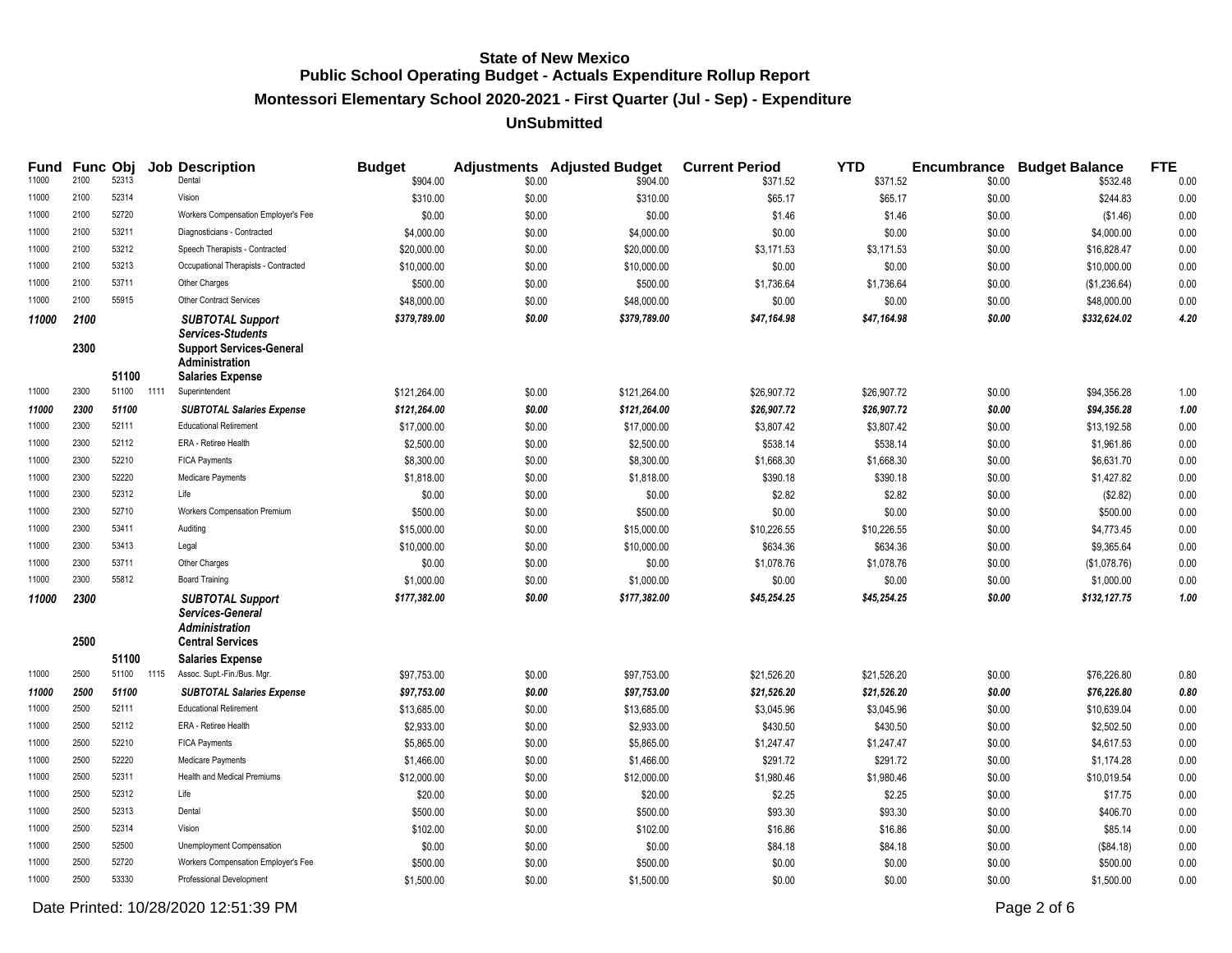**Montessori Elementary School 2020-2021 - First Quarter (Jul - Sep) - Expenditure**

### **UnSubmitted**

| <b>Fund</b><br>11000 | 2500 | Func Obj<br>53711 |      | <b>Job Description</b><br>Other Charges                        | <b>Budget</b><br>\$0.00 | \$0.00      | <b>Adjustments</b> Adjusted Budget<br>\$0.00 | <b>Current Period</b><br>\$63.26 | <b>YTD</b><br>\$63.26 | <b>Encumbrance</b><br>\$0.00 | <b>Budget Balance</b><br>(\$63.26) | <b>FTE</b><br>0.00 |
|----------------------|------|-------------------|------|----------------------------------------------------------------|-------------------------|-------------|----------------------------------------------|----------------------------------|-----------------------|------------------------------|------------------------------------|--------------------|
| 11000                | 2500 | 56113             |      | Software                                                       | \$14,000.00             | \$0.00      | \$14,000.00                                  | \$20,894.16                      | \$20,894.16           | \$0.00                       | (\$6,894.16)                       | 0.00               |
| 11000                | 2500 |                   |      | <b>SUBTOTAL Central</b>                                        | \$150,324.00            | \$0.00      | \$150,324.00                                 | \$49,676.32                      | \$49,676.32           | \$0.00                       | \$100,647.68                       | 0.80               |
|                      | 2600 |                   |      | <b>Services</b>                                                |                         |             |                                              |                                  |                       |                              |                                    |                    |
|                      |      |                   |      | Operation & Maintenance of<br><b>Plant</b>                     |                         |             |                                              |                                  |                       |                              |                                    |                    |
| 11000                | 2600 | 53711             |      | Other Charges                                                  | \$25,000.00             | \$0.00      | \$25,000.00                                  | \$1,930.85                       | \$1,930.85            | \$0.00                       | \$23,069.15                        | 0.00               |
| 11000                | 2600 | 54312             |      | Maintenance & Repair - Buildings and                           | \$0.00                  | \$0.00      | \$0.00                                       | \$3,932.04                       | \$3,932.04            | \$0.00                       | (\$3,932.04)                       | 0.00               |
| 11000                | 2600 | 54411             |      | Grounds<br>Electricity                                         | \$30,000.00             | \$0.00      | \$30,000.00                                  | \$9,066.16                       | \$9,066.16            | \$0.00                       | \$20.933.84                        | 0.00               |
| 11000                | 2600 | 54412             |      | Natural Gas (Buildings)                                        | \$15,000.00             | \$0.00      | \$15,000.00                                  | \$153.70                         | \$153.70              | \$0.00                       | \$14,846.30                        | 0.00               |
| 11000                | 2600 | 54415             |      | Water/Sewage                                                   | \$25,000.00             | \$0.00      | \$25,000.00                                  | \$6,302.50                       | \$6,302.50            | \$0.00                       | \$18,697.50                        | 0.00               |
| 11000                | 2600 | 54416             |      | <b>Communication Services</b>                                  | \$25,000.00             | \$0.00      | \$25,000.00                                  | \$8,184.18                       | \$8,184.18            | \$0.00                       | \$16,815.82                        | 0.00               |
| 11000                | 2600 | 54610             |      | Rental - Land and Buildings                                    | \$430,000.00            | \$0.00      | \$430,000.00                                 | \$113,696.00                     | \$113,696.00          | \$0.00                       | \$316,304.00                       | 0.00               |
| 11000                | 2600 | 55200             |      | Property/Liability Insurance                                   | \$73,000.00             | \$0.00      | \$73,000.00                                  | \$72,806.00                      | \$72,806.00           | \$0.00                       | \$194.00                           | 0.00               |
| 11000                | 2600 | 55915             |      | <b>Other Contract Services</b>                                 | \$5,000.00              | \$0.00      | \$5,000.00                                   | \$0.00                           | \$0.00                | \$0.00                       | \$5,000.00                         | 0.00               |
| 11000                | 2600 | 56118             |      | General Supplies and Materials                                 | \$5,000.00              | \$0.00      | \$5,000.00                                   | \$0.00                           | \$0.00                | \$0.00                       | \$5,000.00                         | 0.00               |
| 11000                | 2600 |                   |      | <b>SUBTOTAL Operation &amp;</b><br><b>Maintenance of Plant</b> | \$633,000.00            | \$0.00      | \$633,000.00                                 | \$216,071.43                     | \$216,071.43          | \$0.00                       | \$416,928.57                       | 0.00               |
| 11000                | 2000 |                   |      | <b>SUBTOTAL Support</b>                                        | \$1,340,495.00          | \$0.00      | \$1,340,495.00                               | \$358,166.98                     | \$358,166.98          | \$0.00                       | \$982,328.02                       | 6.00               |
|                      |      |                   |      | <b>Services</b>                                                |                         |             |                                              |                                  |                       |                              |                                    |                    |
| 11000<br>23000       |      |                   |      | <b>TOTAL Operational</b><br>Non-Instructional                  | \$3,342,022.00          | \$64,142.00 | \$3,406,164.00                               | \$659,835.27                     | \$659,835.27          | \$0.00                       | \$2,746,328.73                     | 41.00              |
|                      |      |                   |      | <b>Support</b>                                                 |                         |             |                                              |                                  |                       |                              |                                    |                    |
|                      | 1000 |                   |      | Instruction                                                    |                         |             |                                              |                                  |                       |                              |                                    |                    |
| 23000                | 1000 | 53711             |      | Other Charges                                                  | \$160,000.00            | \$0.00      | \$160,000.00                                 | \$187.52                         | \$187.52              | \$0.00                       | \$159,812.48                       | 0.00               |
| 23000                | 1000 |                   |      | <b>SUBTOTAL Instruction</b>                                    | \$160,000.00            | \$0.00      | \$160,000.00                                 | \$187.52                         | \$187.52              | \$0.00                       | \$159,812.48                       | 0.00               |
| 23000                |      |                   |      | <b>TOTAL Non-</b>                                              | \$160,000.00            | \$0.00      | \$160,000.00                                 | \$187.52                         | \$187.52              | \$0.00                       | \$159,812.48                       | 0.00               |
|                      |      |                   |      | <b>Instructional Support</b>                                   |                         |             |                                              |                                  |                       |                              |                                    |                    |
| 24000                |      |                   |      | <b>Federal Flow-through</b>                                    |                         |             |                                              |                                  |                       |                              |                                    |                    |
|                      |      |                   |      | <b>Grants</b>                                                  |                         |             |                                              |                                  |                       |                              |                                    |                    |
| 24101                |      |                   |      | <b>Title I - ESEA</b>                                          |                         |             |                                              |                                  |                       |                              |                                    |                    |
|                      | 1000 |                   |      | Instruction                                                    |                         |             |                                              |                                  |                       |                              |                                    |                    |
|                      |      | 51100             |      | <b>Salaries Expense</b>                                        |                         |             |                                              |                                  |                       |                              |                                    |                    |
| 24101                | 1000 | 51100             | 1411 | Teachers-Grades 1-12                                           | \$45,135.00             | \$0.00      | \$45,135.00                                  | \$0.00                           | \$0.00                | \$0.00                       | \$45,135.00                        | 0.00               |
| 24101                | 1000 | 51100             |      | <b>SUBTOTAL Salaries Expense</b>                               | \$45,135.00             | \$0.00      | \$45,135.00                                  | \$0.00                           | \$0.00                | \$0.00                       | \$45,135.00                        | 0.00               |
| 24101                | 1000 |                   |      | <b>SUBTOTAL Instruction</b>                                    | \$45,135.00             | \$0.00      | \$45,135.00                                  | \$0.00                           | \$0.00                | \$0.00                       | \$45,135.00                        | 0.00               |
| 24101                |      |                   |      | <b>TOTAL Title I - ESEA</b>                                    | \$45,135.00             | \$0.00      | \$45,135.00                                  | \$0.00                           | \$0.00                | \$0.00                       | \$45,135.00                        | 0.00               |
| 24106                |      |                   |      | <b>Entitlement IDEA-B</b>                                      |                         |             |                                              |                                  |                       |                              |                                    |                    |
|                      | 1000 |                   |      | Instruction                                                    |                         |             |                                              |                                  |                       |                              |                                    |                    |
|                      |      | 51100             |      | <b>Salaries Expense</b>                                        |                         |             |                                              |                                  |                       |                              |                                    |                    |
| 24106                | 1000 | 51100             | 1412 | Teachers- Special Education                                    | \$57,560.00             | \$0.00      | \$57,560.00                                  | \$0.00                           | \$0.00                | \$0.00                       | \$57,560.00                        | 0.00               |
| 24106                | 1000 | 51100             |      | <b>SUBTOTAL Salaries Expense</b>                               | \$57,560.00             | \$0.00      | \$57,560.00                                  | \$0.00                           | \$0.00                | \$0.00                       | \$57,560.00                        | 0.00               |
| 24106                | 1000 | 52111             |      | <b>Educational Retirement</b>                                  | \$4,200.00              | \$0.00      | \$4,200.00                                   | \$0.00                           | \$0.00                | \$0.00                       | \$4,200.00                         | 0.00               |

Date Printed: 10/28/2020 12:51:39 PM Page 3 of 6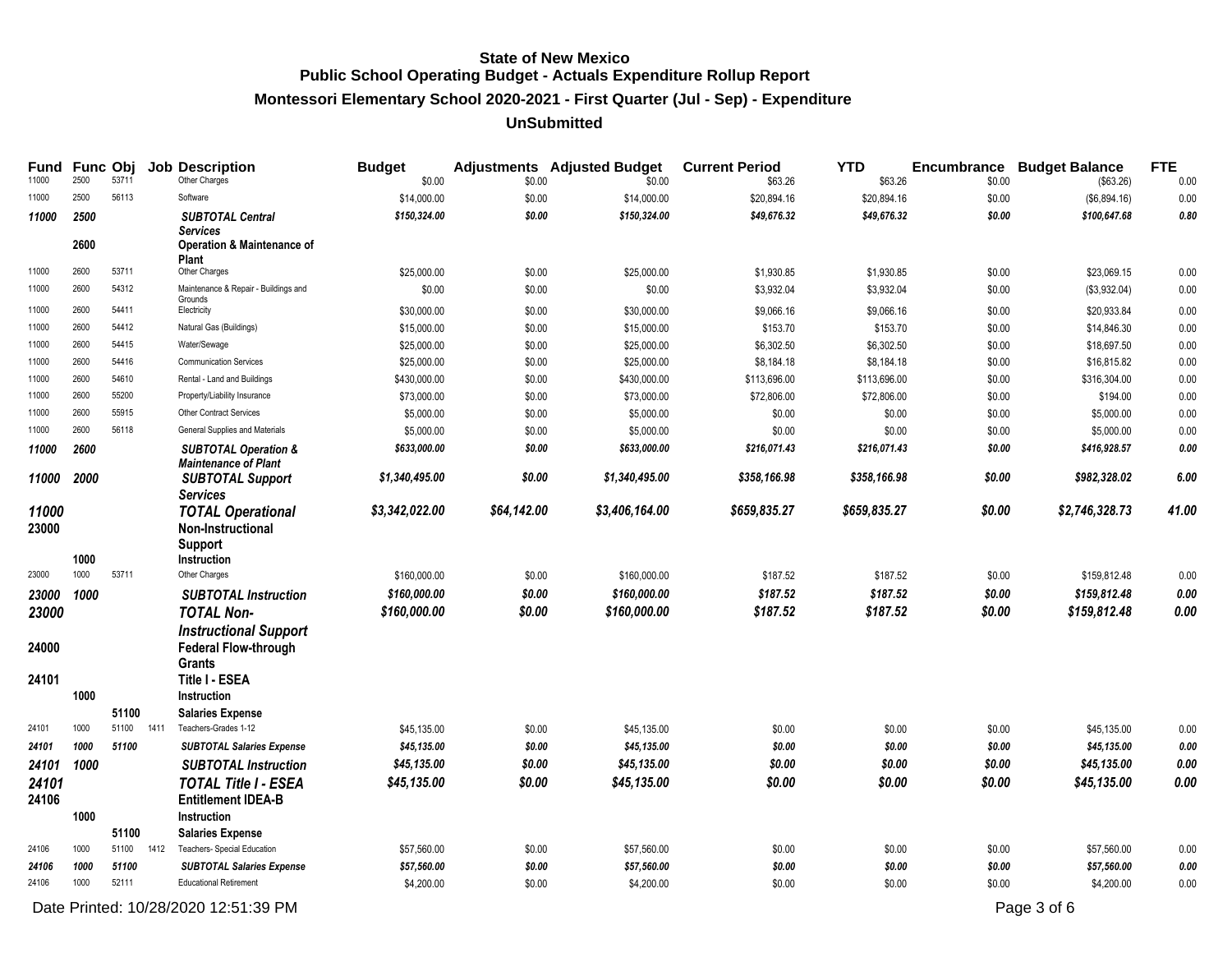# **Montessori Elementary School 2020-2021 - First Quarter (Jul - Sep) - Expenditure**

### **UnSubmitted**

| Fund<br>24106 | Func Obj<br>1000 | 52112 |      | <b>Job Description</b><br>ERA - Retiree Health         | <b>Budget</b>          |                  | <b>Adjustments</b> Adjusted Budget | <b>Current Period</b> | <b>YTD</b>       | Encumbrance      | <b>Budget Balance</b>  | <b>FTE</b>   |
|---------------|------------------|-------|------|--------------------------------------------------------|------------------------|------------------|------------------------------------|-----------------------|------------------|------------------|------------------------|--------------|
| 24106         | 1000             | 52210 |      | FICA Payments                                          | \$600.00<br>\$1,850.00 | \$0.00<br>\$0.00 | \$600.00<br>\$1,850.00             | \$0.00<br>\$0.00      | \$0.00<br>\$0.00 | \$0.00<br>\$0.00 | \$600.00<br>\$1,850.00 | 0.00<br>0.00 |
| 24106         | 1000             | 52220 |      | Medicare Payments                                      | \$500.00               | \$0.00           | \$500.00                           | \$0.00                | \$0.00           | \$0.00           | \$500.00               | 0.00         |
|               |                  |       |      |                                                        |                        |                  |                                    |                       |                  |                  |                        | $0.00\,$     |
| 24106         | 1000<br>2000     |       |      | <b>SUBTOTAL Instruction</b><br><b>Support Services</b> | \$64,710.00            | \$0.00           | \$64,710.00                        | \$0.00                | \$0.00           | \$0.00           | \$64,710.00            |              |
|               | 2100             |       |      | <b>Support Services-Students</b>                       |                        |                  |                                    |                       |                  |                  |                        |              |
| 24106         | 2100             | 53211 |      | Diagnosticians - Contracted                            | \$5,000.00             | \$0.00           | \$5,000.00                         | \$0.00                | \$0.00           | \$0.00           | \$5,000.00             | 0.00         |
| 24106         | 2100             | 53212 |      | Speech Therapists - Contracted                         | \$35,000.00            | \$0.00           | \$35,000.00                        | \$0.00                | \$0.00           | \$0.00           | \$35,000.00            | 0.00         |
| 24106         | 2100             | 53213 |      | Occupational Therapists - Contracted                   | \$8,290.00             | \$0.00           | \$8,290.00                         | \$0.00                | \$0.00           | \$0.00           | \$8,290.00             | 0.00         |
| 24106         | 2100             | 53214 |      | Therapists - Contracted                                | \$16,421.00            | \$0.00           | \$16,421.00                        | \$0.00                | \$0.00           | \$0.00           | \$16,421.00            | $0.00\,$     |
| 24106         | 2100             |       |      | <b>SUBTOTAL Support</b>                                | \$64,711.00            | \$0.00           | \$64,711.00                        | \$0.00                | \$0.00           | \$0.00           | \$64,711.00            | $\it{0.00}$  |
| 24106         | 2000             |       |      | <b>Services-Students</b><br><b>SUBTOTAL Support</b>    | \$64,711.00            | \$0.00           | \$64,711.00                        | \$0.00                | \$0.00           | \$0.00           | \$64,711.00            | 0.00         |
|               |                  |       |      | <b>Services</b>                                        |                        |                  |                                    |                       |                  |                  |                        |              |
| 24106         |                  |       |      | <b>TOTAL Entitlement</b>                               | \$129,421.00           | \$0.00           | \$129,421.00                       | \$0.00                | \$0.00           | \$0.00           | \$129,421.00           | 0.00         |
|               |                  |       |      | <b>IDEA-B</b>                                          |                        |                  |                                    |                       |                  |                  |                        |              |
| 24189         |                  |       |      | <b>Student Supp Academic</b>                           |                        |                  |                                    |                       |                  |                  |                        |              |
|               |                  |       |      | <b>Achievment Title IV</b>                             |                        |                  |                                    |                       |                  |                  |                        |              |
|               | 1000             |       |      | <b>Instruction</b>                                     |                        |                  |                                    |                       |                  |                  |                        |              |
|               |                  | 51100 |      | <b>Salaries Expense</b>                                |                        |                  |                                    |                       |                  |                  |                        |              |
| 24189         | 1000             | 51100 | 1711 | Instructional Assistants-Grades 1-12                   | \$14,900.00            | \$0.00           | \$14,900.00                        | \$0.00                | \$0.00           | \$0.00           | \$14,900.00            | 0.00         |
| 24189         | 1000             | 51100 |      | <b>SUBTOTAL Salaries Expense</b>                       | \$14,900.00            | \$0.00           | \$14,900.00                        | \$0.00                | \$0.00           | \$0.00           | \$14,900.00            | $0.00\,$     |
| 24189         | 1000             |       |      | <b>SUBTOTAL Instruction</b>                            | \$14,900.00            | \$0.00           | \$14,900.00                        | \$0.00                | \$0.00           | \$0.00           | \$14,900.00            | 0.00         |
| 24189         |                  |       |      | <b>TOTAL Student Supp</b>                              | \$14,900.00            | \$0.00           | \$14,900.00                        | \$0.00                | \$0.00           | \$0.00           | \$14,900.00            | 0.00         |
|               |                  |       |      | <b>Academic Achievment</b>                             |                        |                  |                                    |                       |                  |                  |                        |              |
|               |                  |       |      | <b>Title IV</b>                                        |                        |                  |                                    |                       |                  |                  |                        |              |
| 24301         |                  |       |      | <b>CARES Act</b>                                       |                        |                  |                                    |                       |                  |                  |                        |              |
|               | 1000             |       |      | Instruction                                            |                        |                  |                                    |                       |                  |                  |                        |              |
|               |                  | 51100 |      | <b>Salaries Expense</b>                                |                        |                  |                                    |                       |                  |                  |                        |              |
| 24301         | 1000             | 51100 | 1411 | Teachers-Grades 1-12                                   | \$15,000.00            | \$0.00           | \$15,000.00                        | \$0.00                | \$0.00           | \$0.00           | \$15,000.00            | 0.00         |
| 24301         | 1000             | 51100 |      | <b>SUBTOTAL Salaries Expense</b>                       | \$15,000.00            | \$0.00           | \$15,000.00                        | \$0.00                | \$0.00           | \$0.00           | \$15,000.00            | 0.00         |
| 24301         | 1000             | 53330 |      | Professional Development                               | \$2,000.00             | \$0.00           | \$2,000.00                         | \$0.00                | \$0.00           | \$0.00           | \$2,000.00             | 0.00         |
| 24301         | 1000             | 56118 |      | General Supplies and Materials                         | \$7,760.00             | \$0.00           | \$7,760.00                         | \$0.00                | \$0.00           | \$0.00           | \$7,760.00             | 0.00         |
| 24301         | 1000             | 57332 |      | Supply Assets (\$5,000 or less)                        | \$8,000.00             | \$0.00           | \$8,000.00                         | \$0.00                | \$0.00           | \$0.00           | \$8,000.00             | 0.00         |
| 24301         | 1000             |       |      | <b>SUBTOTAL Instruction</b>                            | \$32,760.00            | \$0.00           | \$32,760.00                        | \$0.00                | \$0.00           | \$0.00           | \$32,760.00            | $0.00\,$     |
| 24301         |                  |       |      | <b>TOTAL CARES Act</b>                                 | \$32,760.00            | \$0.00           | \$32,760.00                        | \$0.00                | \$0.00           | \$0.00           | \$32,760.00            | 0.00         |
| 24000         |                  |       |      | <b>TOTAL Federal Flow-</b>                             | \$222,216.00           | \$0.00           | \$222,216.00                       | \$0.00                | \$0.00           | \$0.00           | \$222,216.00           | 0.00         |
|               |                  |       |      | through Grants                                         |                        |                  |                                    |                       |                  |                  |                        |              |
| 27000         |                  |       |      | <b>State Flow-through</b>                              |                        |                  |                                    |                       |                  |                  |                        |              |
|               |                  |       |      | Grants                                                 |                        |                  |                                    |                       |                  |                  |                        |              |
| 27107         |                  |       |      | 27107 GOB Library                                      |                        |                  |                                    |                       |                  |                  |                        |              |
|               | 2000             |       |      | <b>Support Services</b>                                |                        |                  |                                    |                       |                  |                  |                        |              |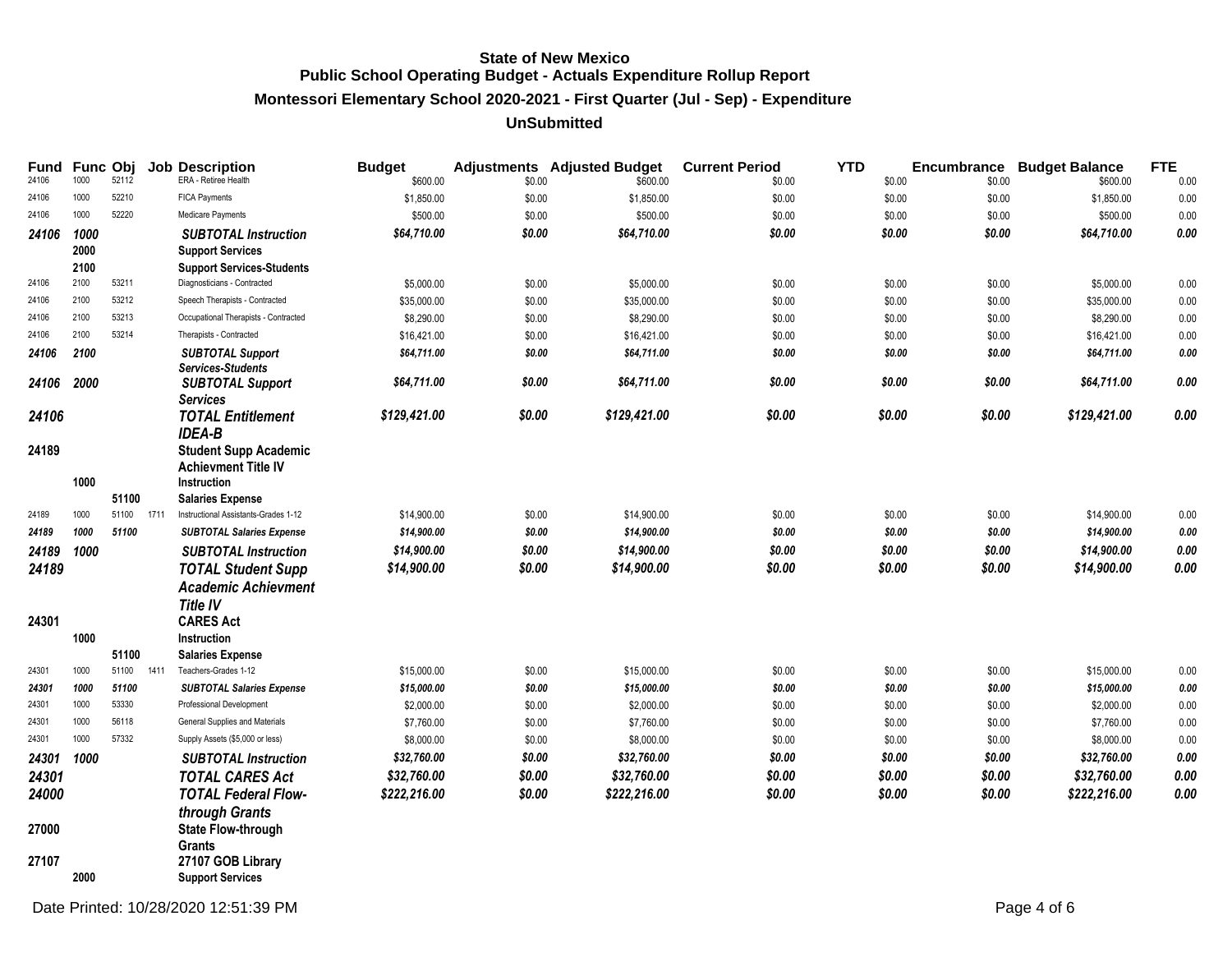**Montessori Elementary School 2020-2021 - First Quarter (Jul - Sep) - Expenditure**

### **UnSubmitted**

| Fund Func Obj | 2200         |       | <b>Job Description</b><br><b>Support Services-Instruction</b>    | <b>Budget</b>  |              | <b>Adjustments</b> Adjusted Budget | <b>Current Period</b> | <b>YTD</b>  |        | <b>Encumbrance Budget Balance</b> | <b>FTE</b> |
|---------------|--------------|-------|------------------------------------------------------------------|----------------|--------------|------------------------------------|-----------------------|-------------|--------|-----------------------------------|------------|
| 27107         | 2200         | 56114 | Library And Audio-Visual                                         | \$8,719.00     | \$0.00       | \$8,719.00                         | \$0.00                | \$0.00      | \$0.00 | \$8,719.00                        | 0.00       |
| 27107         | 2200         |       | <b>SUBTOTAL Support</b><br>Services-Instruction                  | \$8,719.00     | \$0.00       | \$8,719.00                         | \$0.00                | \$0.00      | \$0.00 | \$8,719.00                        | 0.00       |
| 27107         | 2000         |       | <b>SUBTOTAL Support</b><br><b>Services</b>                       | \$8,719.00     | \$0.00       | \$8,719.00                         | \$0.00                | \$0.00      | \$0.00 | \$8,719.00                        | 0.00       |
| 27107         |              |       | <b>TOTAL 27107 GOB</b>                                           | \$8,719.00     | \$0.00       | \$8,719.00                         | \$0.00                | \$0.00      | \$0.00 | \$8,719.00                        | 0.00       |
| 27000         |              |       | Library<br><b>TOTAL State Flow-</b>                              | \$8,719.00     | \$0.00       | \$8,719.00                         | \$0.00                | \$0.00      | \$0.00 | \$8,719.00                        | 0.00       |
| 31200         |              |       | through Grants<br><b>Public School Capital</b><br>Outlay         |                |              |                                    |                       |             |        |                                   |            |
|               | 4000         |       | <b>Capital Outlay</b>                                            |                |              |                                    |                       |             |        |                                   |            |
| 31200         | 4000         | 54610 | Rental - Land and Buildings                                      | \$0.00         | \$320,587.00 | \$320,587.00                       | \$89,760.00           | \$89,760.00 | \$0.00 | \$230,827.00                      | 0.00       |
| 31200         | 4000         |       | <b>SUBTOTAL Capital</b><br>Outlay                                | \$0.00         | \$320,587.00 | \$320,587.00                       | \$89,760.00           | \$89,760.00 | \$0.00 | \$230,827.00                      | 0.00       |
| 31200         |              |       | <b>TOTAL Public School</b><br><b>Capital Outlay</b>              | \$0.00         | \$320,587.00 | \$320,587.00                       | \$89,760.00           | \$89,760.00 | \$0.00 | \$230,827.00                      | 0.00       |
| 31400         |              |       | <b>Special Capital Outlay-</b><br><b>State</b>                   |                |              |                                    |                       |             |        |                                   |            |
|               | 4000<br>4000 |       | <b>Capital Outlay</b>                                            |                |              |                                    |                       |             |        |                                   |            |
| 31400         |              | 57331 | Fixed Assets (more than \$5,000)                                 | \$0.00         | \$3,190.00   | \$3,190.00                         | \$0.00                | \$0.00      | \$0.00 | \$3,190.00                        | 0.00       |
| 31400         | 4000         |       | <b>SUBTOTAL Capital</b><br>Outlay                                | \$0.00         | \$3,190.00   | \$3,190.00                         | \$0.00                | \$0.00      | \$0.00 | \$3,190.00                        | 0.00       |
| 31400         |              |       | <b>TOTAL Special Capital</b><br><b>Outlay-State</b>              | \$0.00         | \$3,190.00   | \$3,190.00                         | \$0.00                | \$0.00      | \$0.00 | \$3,190.00                        | 0.00       |
| 31600         |              |       | <b>Capital Improvements</b><br><b>HB-33</b>                      |                |              |                                    |                       |             |        |                                   |            |
|               | 4000         |       | <b>Capital Outlay</b>                                            |                |              |                                    |                       |             |        |                                   |            |
| 31600         | 4000         | 57331 | Fixed Assets (more than \$5,000)                                 | \$1,305,242.00 | \$0.00       | \$1,305,242.00                     | \$0.00                | \$0.00      | \$0.00 | \$1,305,242.00                    | 0.00       |
| 31600         | 4000         | 57332 | Supply Assets (\$5,000 or less)                                  | \$391,160.00   | \$0.00       | \$391,160.00                       | \$36,888.95           | \$36,888.95 | \$0.00 | \$354,271.05                      | 0.00       |
| 31600         | 4000         |       | <b>SUBTOTAL Capital</b><br>Outlay                                | \$1,696,402.00 | \$0.00       | \$1,696,402.00                     | \$36,888.95           | \$36,888.95 | \$0.00 | \$1,659,513.05                    | 0.00       |
| 31600         |              |       | <b>TOTAL Capital</b>                                             | \$1,696,402.00 | \$0.00       | \$1,696,402.00                     | \$36,888.95           | \$36,888.95 | \$0.00 | \$1,659,513.05                    | 0.00       |
| 31700         |              |       | <b>Improvements HB-33</b><br><b>Capital Improvements</b><br>SB-9 |                |              |                                    |                       |             |        |                                   |            |
|               | 4000         |       | <b>Capital Outlay</b>                                            |                |              |                                    |                       |             |        |                                   |            |
| 31700         | 4000         | 57331 | Fixed Assets (more than \$5,000)                                 | \$57,147.00    | \$0.00       | \$57,147.00                        | \$0.00                | \$0.00      | \$0.00 | \$57,147.00                       | 0.00       |
| 31700         | 4000         |       | <b>SUBTOTAL Capital</b><br>Outlay                                | \$57,147.00    | \$0.00       | \$57,147.00                        | \$0.00                | \$0.00      | \$0.00 | \$57,147.00                       | 0.00       |
| 31700         |              |       | <b>TOTAL Capital</b><br><b>Improvements SB-9</b>                 | \$57,147.00    | \$0.00       | \$57,147.00                        | \$0.00                | \$0.00      | \$0.00 | \$57,147.00                       | 0.00       |

Date Printed: 10/28/2020 12:51:39 PM Page 5 of 6